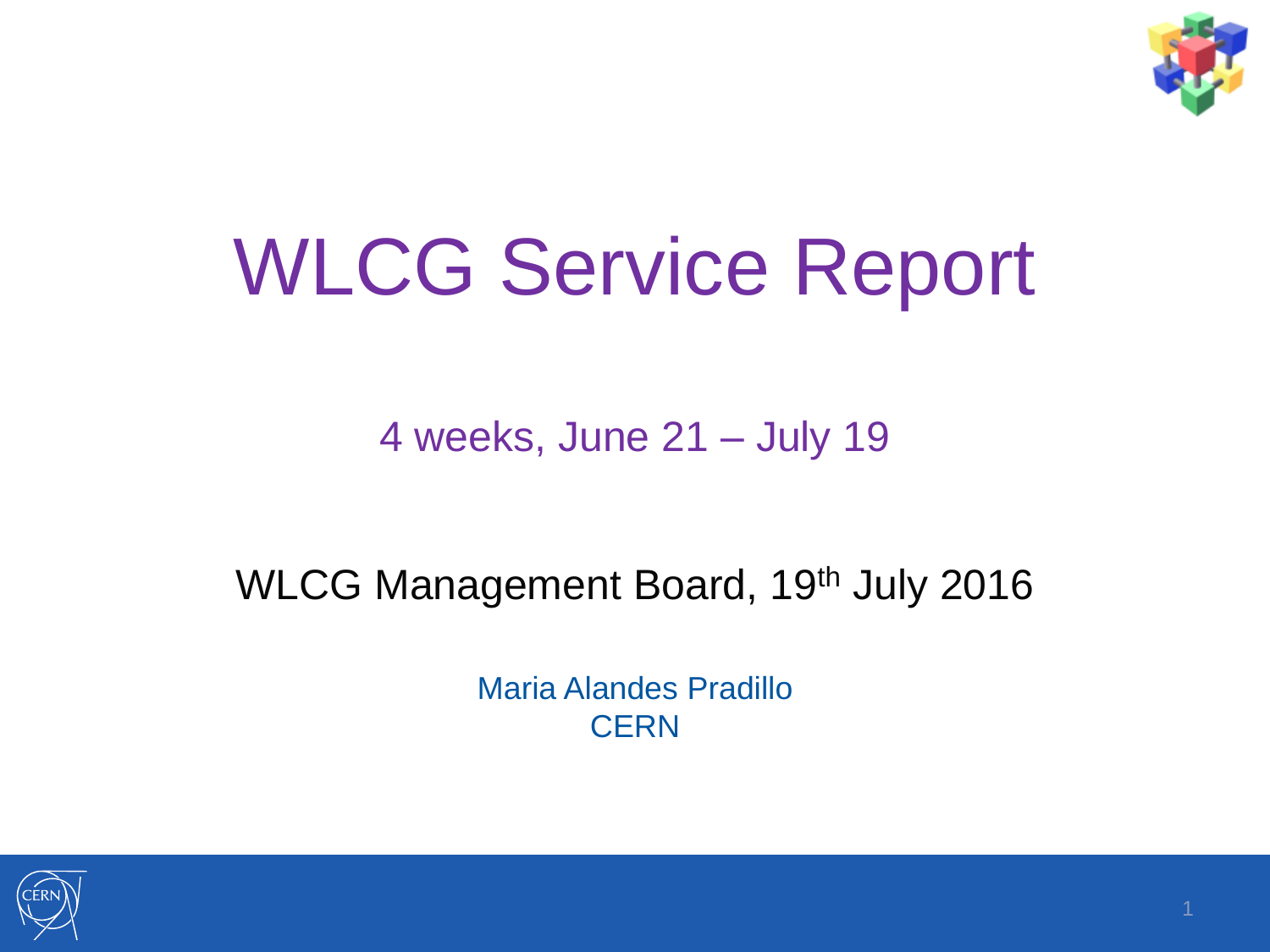#### Operations Coordination highlights (I)

<https://twiki.cern.ch/twiki/bin/view/LCG/WLCGOpsCoordination>

- Information System TF
	- See next presentation
- RFC proxies
	- EGI and OSG agreed to make RFC the default proxy type and the needed actions are being implemented
- Squid monitoring
	- Dynamically populated round-robin aliases are also handled now
	- Squids are also mapped to GeoIP organisations
- WLCG IPv6 deployment strategy presented together with PIC experience deploying and testing IPv6

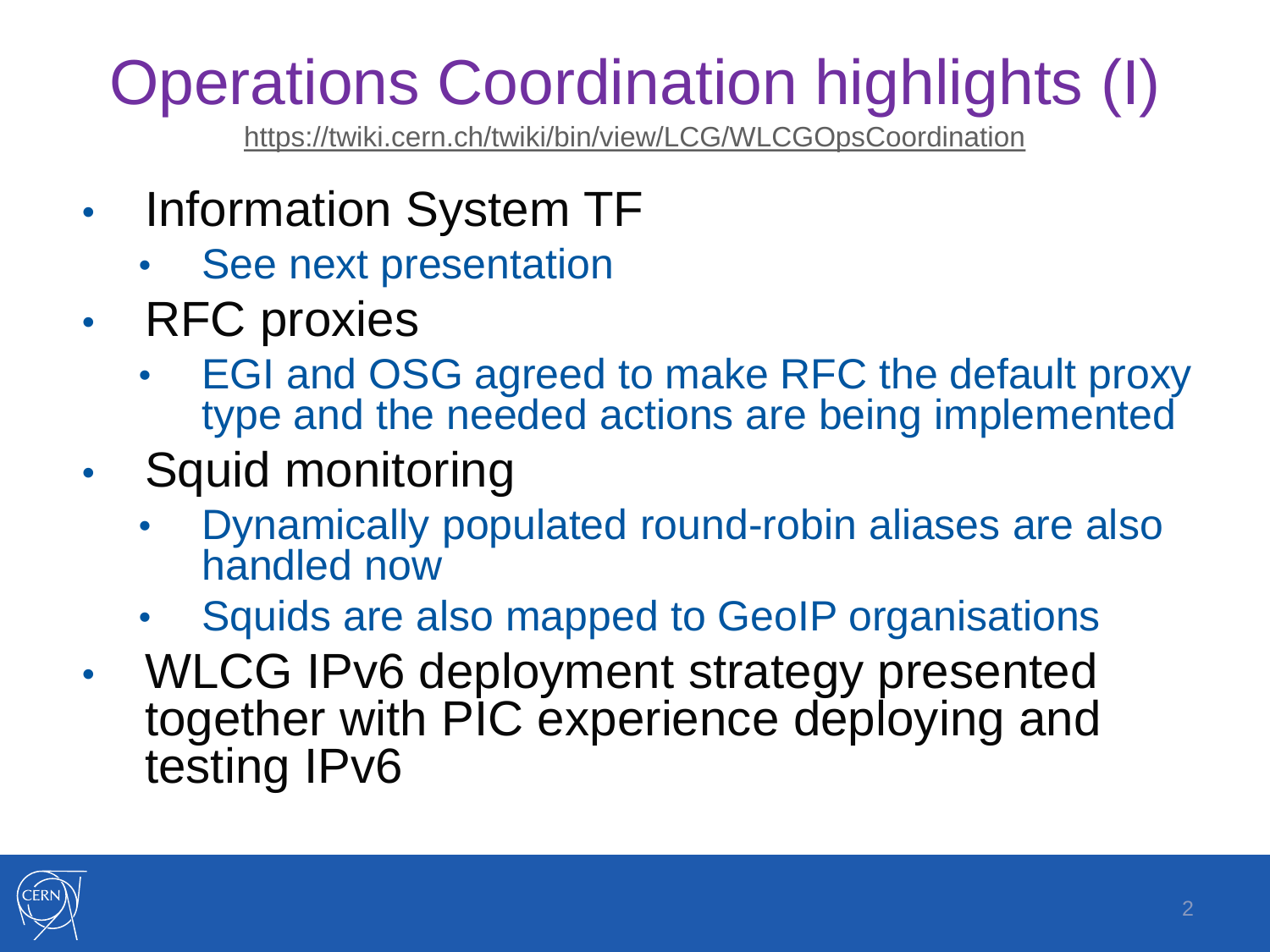#### Operations Coordination highlights (II)

<https://twiki.cern.ch/twiki/bin/view/LCG/WLCGOpsCoordination>

- ATLAS is experiencing instabilities on CERN EOS
	- Slow file transfers
	- EOS namespace crashes
- Growing backlog of CMS data to be exported to the T1s
	- Due to long-lasting data transfers that are being investigated by EOS, FTS and Network experts
- ALICE and LHCb are not experiencing any major problems • CERN
	- Experiments are sending unprecedented volumes of data into T0
		- June data from the LHC experiments: 10PB
	- Large scale disk retirement ongoing
	- 40000 cores are in the process of being added as compute capacity
		- Partly to replace older HW, partly to provide more flexibility. 2016 Pledges unchanged.

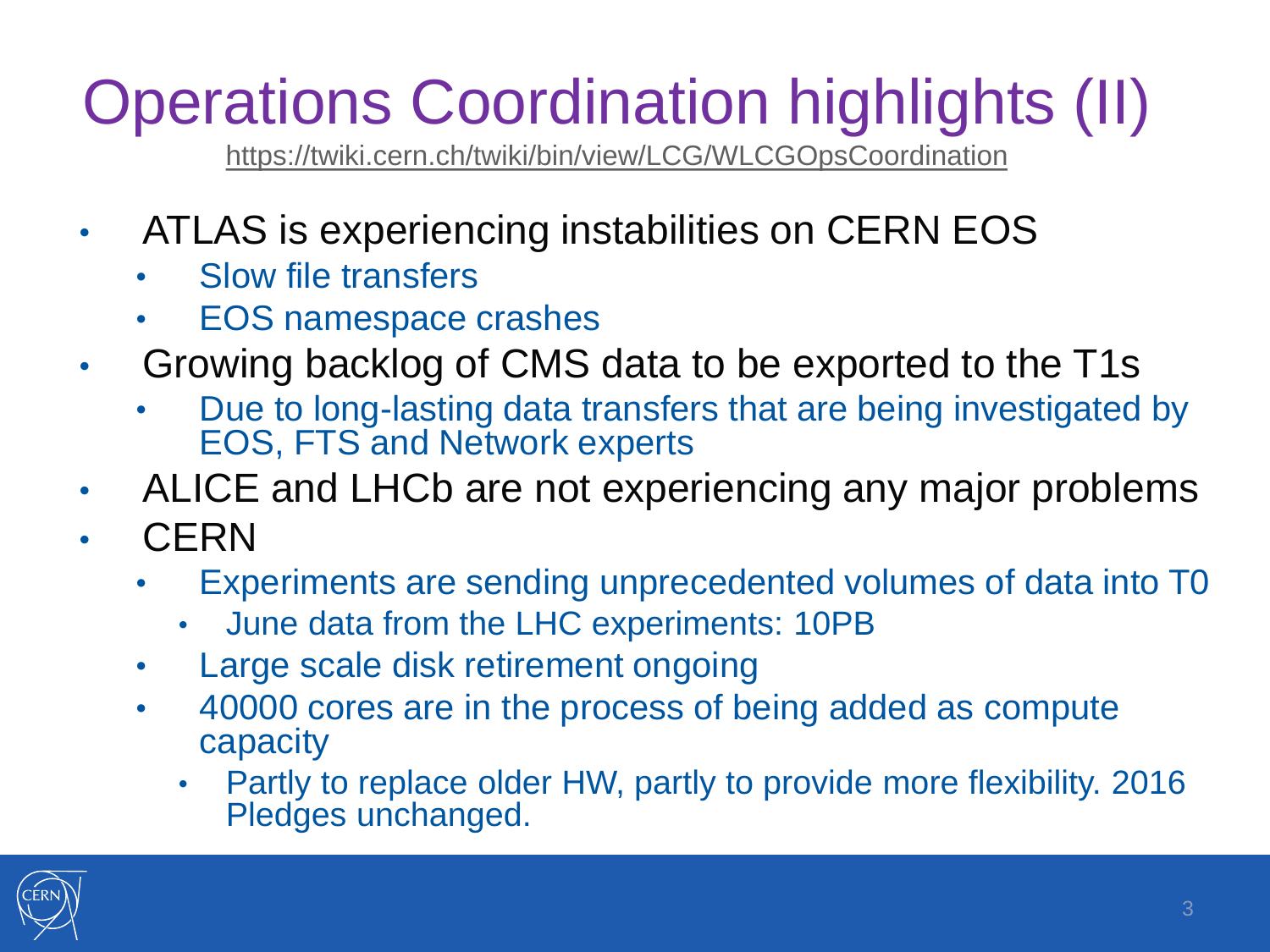### Selected items from Operations (I)

<https://twiki.cern.ch/twiki/bin/view/LCG/WLCGOperationsMeetings>

- ALICE
	- 21.06: Intermittent CASTOR errors [GGUS:122262](https://ggus.eu/ws/ticket_info.php?ticket=122262)
- ATLAS
	- Testing T0 spillover (processing of T0 data on the Grid)
	- T1s getting full. Deletion campaign ongoing.
	- 26.06: ALARM [GGUS:122325](https://ggus.eu/ws/ticket_info.php?ticket=122325): 100% failure rate writing to CASTOR
	- 11.07: ALARM [GGUS:122748](https://ggus.eu/?mode=ticket_info&ticket_id=122748): ATLAS EOS down
	- 15.07: ALARM [GGUS:122919](https://ggus.eu/?mode=ticket_info&ticket_id=122919): ATLAS EOS stage-out transfer failures
	- 09.07: [GGUS:122743](https://ggus.eu/index.php?mode=ticket_info&ticket_id=122743): Incorrect configuration of network equipment at **Wigner**
- CMS
	- 15.07: ALARM [GGUS:122920](https://ggus.eu/?mode=ticket_info&ticket_id=122920): P5 to EOS transfer issues
	- 15.07: ALARM [GGUS:122917](https://ggus.eu/?mode=ticket_info&ticket_id=122917): Kibana issues
	- 29.06: [GGUS:122415:](https://ggus.eu/ws/ticket_info.php?ticket=122415) T0-outbound traffic issues
- LHCb
	- 12.06: [GGUS:122100](https://ggus.eu/ws/ticket_info.php?ticket=122100): EOS instabilities
	- 16.06: [GGUS:122187](https://ggus.eu/ws/ticket_info.php?ticket=122187): Wrong configuration of WNs at CERN

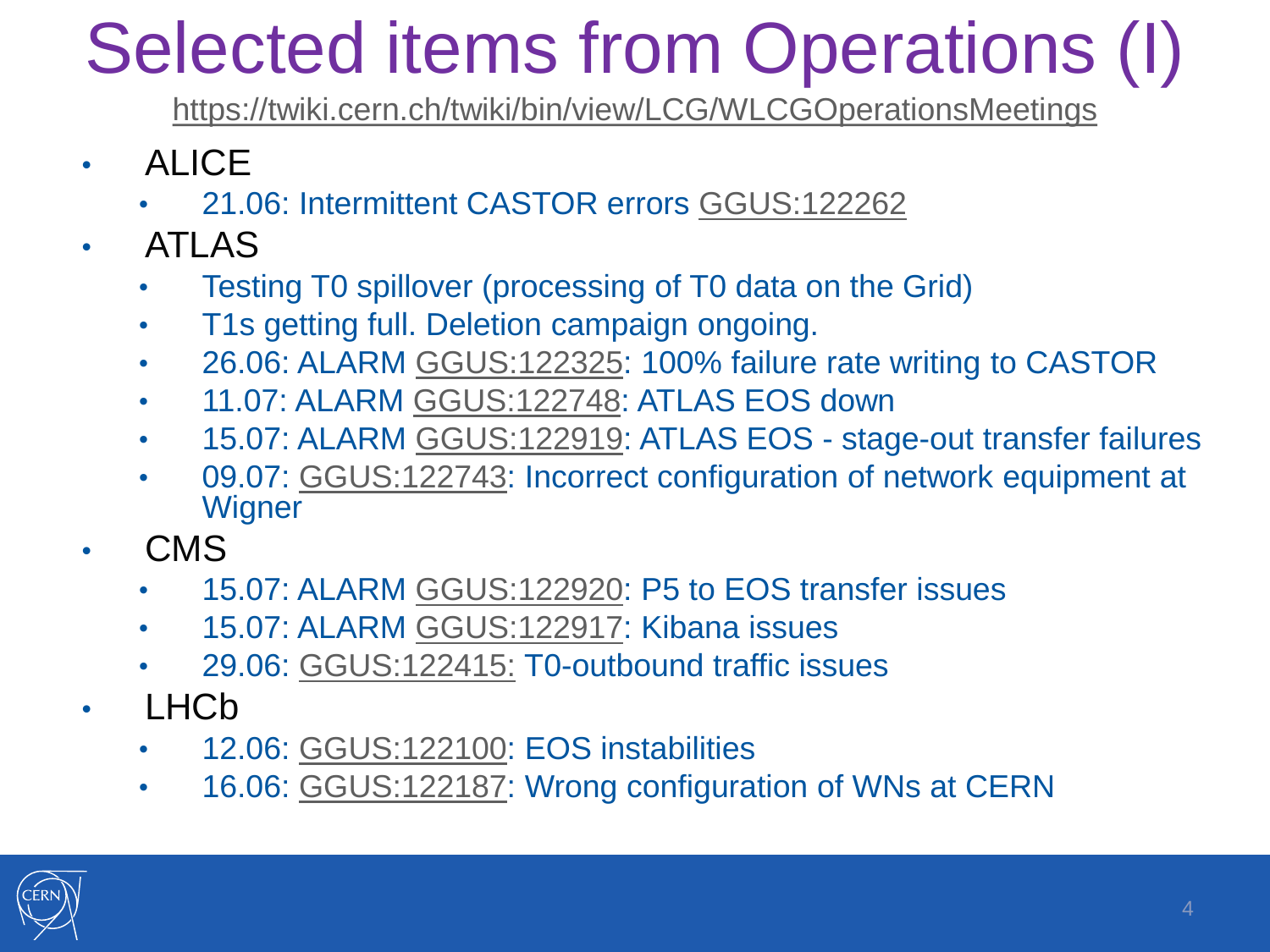## Selected items from Operations (II)

<https://twiki.cern.ch/twiki/bin/view/LCG/WLCGOperationsMeetings>

- CERN
	- Instabilities observed in the ToR switch connecting eoscmsftp nodes
		- Presumably also the ATLAS ones as they are also affected
		- Known issue with the switch model to be replaced with newer switch that should improve the current situation
- SARA
	- Unscheduled downtime on 30.06 due to a failover test for the upcoming data center move that ran into a hardware failure of one the firewalls
- RAL
	- Tape control problems with no operational impact
	- Network saturation affecting ATLAS
- TRIUMF
	- Unscheduled downtime on Mon 11.07 due to site power transformation issues
- GGUS
	- All users with CERN certificates were unable to access GGUS on 04.07 from 00h30 to 11:00am
		- CRL expired on the web service side

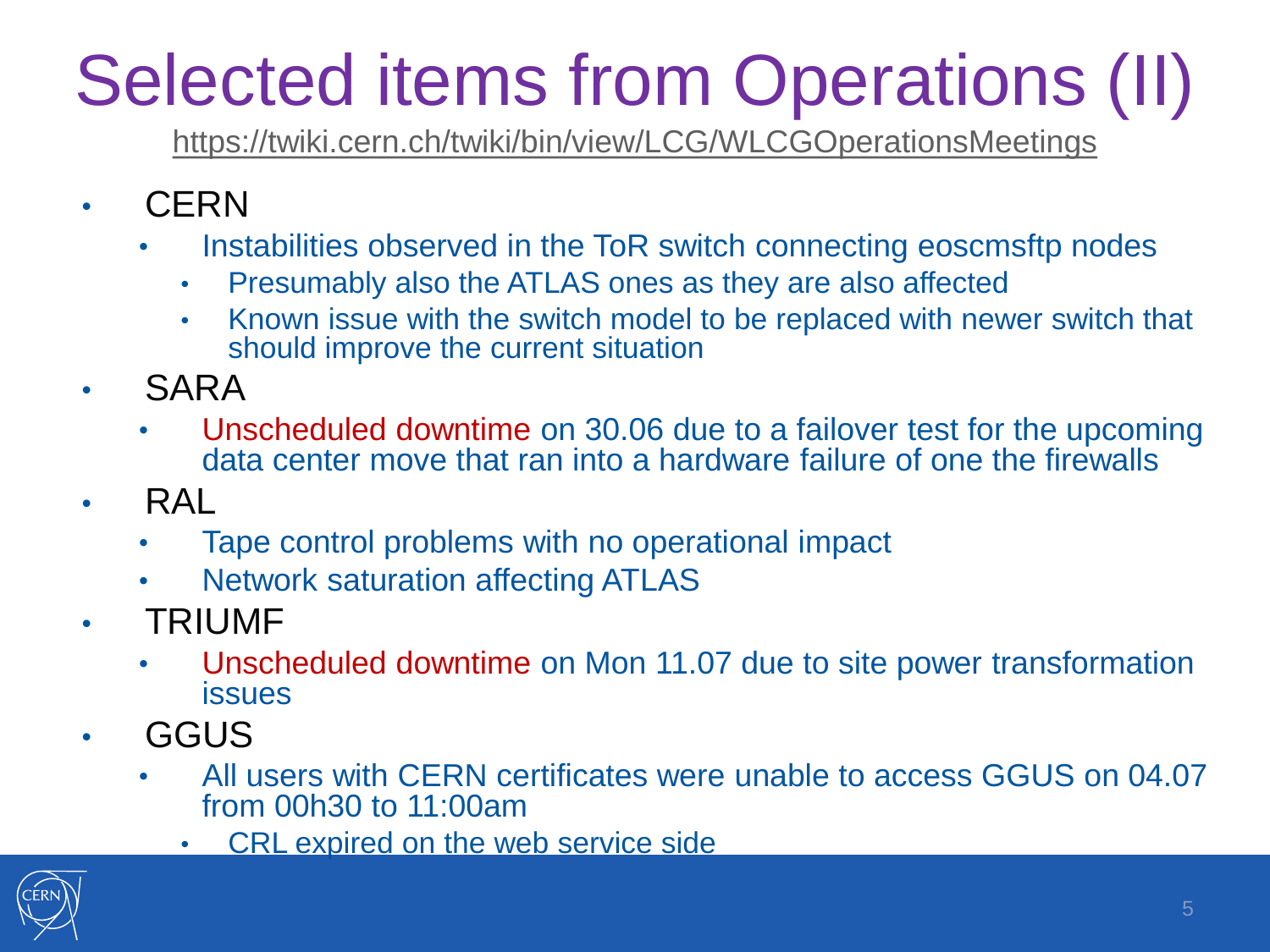#### Service Incident Reports

<https://twiki.cern.ch/twiki/bin/view/LCG/WLCGServiceIncidents>

- RRC-KI-T1 data loss incident: pending
- NL-T1 Network outage:
	- [https://twiki.cern.ch/twiki/bin/view/LCG/WLCGServiceIncidents#Q2\\_2016](https://twiki.cern.ch/twiki/bin/view/LCG/WLCGServiceIncidents#Q2_2016)